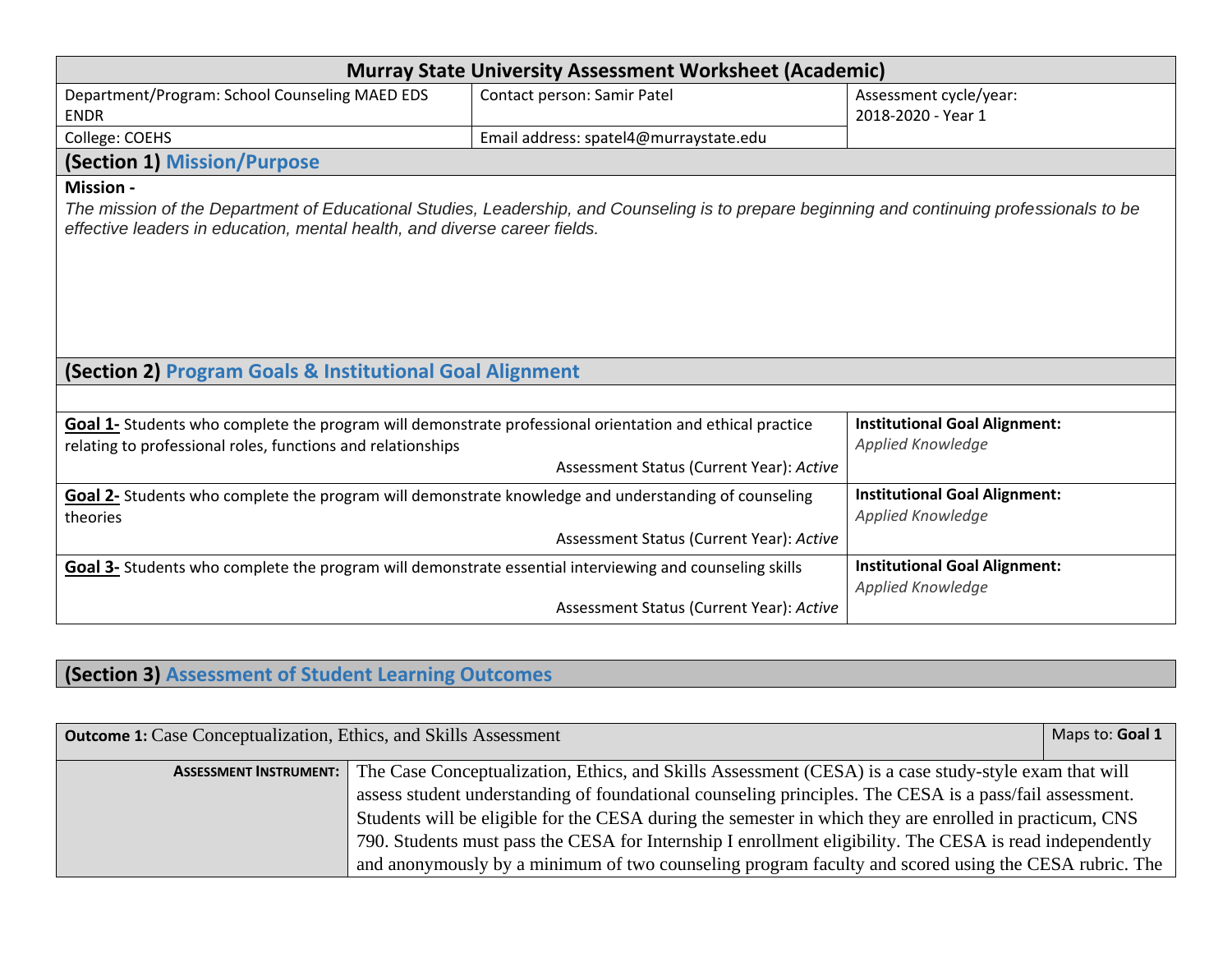|                                                                         | rubric describes skill level that "exceeds standards," "meets standards," "developing standards," or "does<br>not meet standards."                                                                                                                                                                                                                                                                                                                                                                                                                                                                                                                                                    |                 |
|-------------------------------------------------------------------------|---------------------------------------------------------------------------------------------------------------------------------------------------------------------------------------------------------------------------------------------------------------------------------------------------------------------------------------------------------------------------------------------------------------------------------------------------------------------------------------------------------------------------------------------------------------------------------------------------------------------------------------------------------------------------------------|-----------------|
| TYPE:                                                                   | Direct - Formative                                                                                                                                                                                                                                                                                                                                                                                                                                                                                                                                                                                                                                                                    |                 |
| <b>Criteria for Success:</b>                                            | At least 80% of students will "meet standards" on the criteria specific to ethical and legal considerations on the<br>CESA.                                                                                                                                                                                                                                                                                                                                                                                                                                                                                                                                                           |                 |
| <b>Results and Analysis:</b>                                            | 50% of students (n=8) met standards on the CESA criterion for ethical and legal considerations. This indicates that                                                                                                                                                                                                                                                                                                                                                                                                                                                                                                                                                                   |                 |
|                                                                         | students who are about half way through the program, may require more robust training in ethical and legal issues.                                                                                                                                                                                                                                                                                                                                                                                                                                                                                                                                                                    |                 |
| <b>Was the Target Met?</b>                                              | $\boxtimes$ No<br>$\Box$ Yes                                                                                                                                                                                                                                                                                                                                                                                                                                                                                                                                                                                                                                                          |                 |
| <b>Changes Made in Response to the</b>                                  | Adjustments to curriculum were made as a result of the analysis. A new text was adopted for CNS 625, Legal and                                                                                                                                                                                                                                                                                                                                                                                                                                                                                                                                                                        |                 |
| <b>Assessment Process or Results:</b>                                   | Ethical Issues in Counseling. Additionally, new assignments were created to assist student learning with regrades to                                                                                                                                                                                                                                                                                                                                                                                                                                                                                                                                                                  |                 |
|                                                                         | application of ethical decision-making models.                                                                                                                                                                                                                                                                                                                                                                                                                                                                                                                                                                                                                                        |                 |
| <b>Outcome 1:</b> Case Conceptualization, Ethics, and Skills Assessment |                                                                                                                                                                                                                                                                                                                                                                                                                                                                                                                                                                                                                                                                                       | Maps to: Goal 2 |
| <b>ASSESSMENT INSTRUMENT:</b>                                           | The Case Conceptualization, Ethics, and Skills Assessment (CESA) is a case study-style exam that will<br>assess student understanding of foundational counseling principles. The CESA is a pass/fail assessment.<br>Students will be eligible for the CESA during the semester in which they are enrolled in practicum, CNS<br>790. Students must pass the CESA for Internship I enrollment eligibility. The CESA is read independently<br>and anonymously by a minimum of two counseling program faculty and scored using the CESA rubric. The<br>rubric describes skill level that "exceeds standards," "meets standards," "developing standards," or "does<br>not meet standards." |                 |
| TYPE:                                                                   | Direct - Formative                                                                                                                                                                                                                                                                                                                                                                                                                                                                                                                                                                                                                                                                    |                 |
| <b>Criteria for Success:</b>                                            | At least 80% of students will "meet standards" on the criteria specific to counseling theories on the CESA.                                                                                                                                                                                                                                                                                                                                                                                                                                                                                                                                                                           |                 |
| <b>Results and Analysis:</b>                                            | 100% of students (n=8) met standards on the CESA criterion for counseling theories. This indicates that students are<br>proficient in their understanding of the foundational tenets of their counseling theory after practicum.                                                                                                                                                                                                                                                                                                                                                                                                                                                      |                 |
| Was the Target Met?                                                     | $\boxtimes$ Yes<br>$\square$ No                                                                                                                                                                                                                                                                                                                                                                                                                                                                                                                                                                                                                                                       |                 |
| Changes Made in Response to the                                         | The counseling program met to discuss the results of the assessment. Counseling faculty will be adding a treatment                                                                                                                                                                                                                                                                                                                                                                                                                                                                                                                                                                    |                 |
| <b>Assessment Process or Results:</b>                                   | plan section to the CESA to assess students' ability set goals, objectives and interventions. This will be an added                                                                                                                                                                                                                                                                                                                                                                                                                                                                                                                                                                   |                 |
|                                                                         | layer to assess readiness for promotion into internship.                                                                                                                                                                                                                                                                                                                                                                                                                                                                                                                                                                                                                              |                 |
| <b>Outcome 1:</b> Case Conceptualization, Ethics, and Skills Assessment |                                                                                                                                                                                                                                                                                                                                                                                                                                                                                                                                                                                                                                                                                       | Maps to: Goal 3 |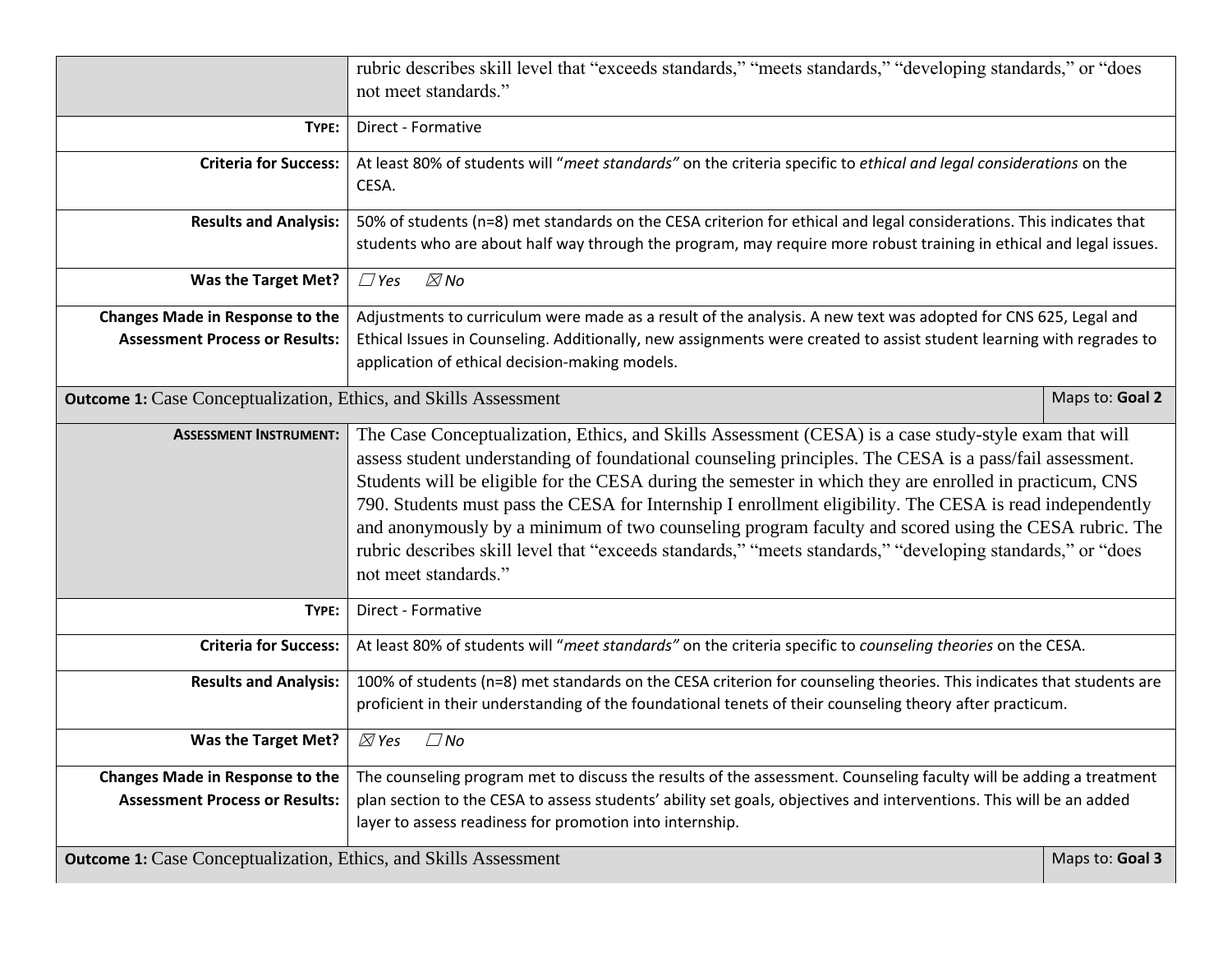| <b>ASSESSMENT INSTRUMENT:</b>                              | The Case Conceptualization, Ethics, and Skills Assessment (CESA) is a case study-style exam that will<br>assess student understanding of foundational counseling principles. The CESA is a pass/fail assessment.<br>Students will be eligible for the CESA during the semester in which they are enrolled in practicum, CNS<br>790. Students must pass the CESA for Internship I enrollment eligibility. The CESA is read independently<br>and anonymously by a minimum of two counseling program faculty and scored using the CESA rubric. The<br>rubric describes skill level that "exceeds standards," "meets standards," "developing standards," or "does<br>not meet standards." |          |
|------------------------------------------------------------|---------------------------------------------------------------------------------------------------------------------------------------------------------------------------------------------------------------------------------------------------------------------------------------------------------------------------------------------------------------------------------------------------------------------------------------------------------------------------------------------------------------------------------------------------------------------------------------------------------------------------------------------------------------------------------------|----------|
| TYPE:                                                      | Direct - Formative                                                                                                                                                                                                                                                                                                                                                                                                                                                                                                                                                                                                                                                                    |          |
| <b>Criteria for Success:</b>                               | At least 80% of students will "meet standards" on the criteria specific to essential interviewing and counseling skills<br>on the CESA.                                                                                                                                                                                                                                                                                                                                                                                                                                                                                                                                               |          |
| <b>Results and Analysis:</b>                               | 88% of students (n=8) met standards on the CESA criterion for essential interviewing and counseling skills. This<br>indicates that all but one student can articulate the fundamental counseling skills needed to establish a therapeutic<br>working alliance.                                                                                                                                                                                                                                                                                                                                                                                                                        |          |
| <b>Was the Target Met?</b>                                 | $\boxtimes$ Yes<br>$\square$ No                                                                                                                                                                                                                                                                                                                                                                                                                                                                                                                                                                                                                                                       |          |
| <b>Changes Made in Response to the</b>                     | Changes to curriculum are not needed at this time; however, faculty discussed the issues related to the one student                                                                                                                                                                                                                                                                                                                                                                                                                                                                                                                                                                   |          |
| <b>Assessment Process or Results:</b>                      | who did not meet the essential interviewing and counseling skills standard. It was agreed that this student would                                                                                                                                                                                                                                                                                                                                                                                                                                                                                                                                                                     |          |
|                                                            | require extra supervision during his internship experience.                                                                                                                                                                                                                                                                                                                                                                                                                                                                                                                                                                                                                           |          |
| <b>Outcome 2:</b> Counselor Preparation Comprehensive Exam | Goal 1                                                                                                                                                                                                                                                                                                                                                                                                                                                                                                                                                                                                                                                                                | Maps to: |
| <b>ASSESSMENT INSTRUMENT:</b>                              | The Counselor Preparation Comprehensive Exam (CPCE) is a nationally normed, multiple choice exam that is<br>designed to assess counseling students' knowledge of counseling information. Students are eligible for the CPCE<br>during the semester prior to their graduating semester.                                                                                                                                                                                                                                                                                                                                                                                                |          |
| TYPE:                                                      | Direct - Summative                                                                                                                                                                                                                                                                                                                                                                                                                                                                                                                                                                                                                                                                    |          |
| Criteria for Success:                                      | 80% of students will demonstrate competence by scoring within one standard deviation of the national average on<br>the Professional Orientation and Ethics portion of the exam.                                                                                                                                                                                                                                                                                                                                                                                                                                                                                                       |          |
| <b>Results and Analysis:</b>                               | 66% of students (n=3) met standards on CPCE criterion for Professional Orientation and Ethics. This result indicates<br>that the majority of the sample possess a comprehensive understanding with regards to the profession of<br>counseling.                                                                                                                                                                                                                                                                                                                                                                                                                                        |          |
| <b>Was the Target Met?</b>                                 | $\boxtimes$ No<br>$\Box$ Yes                                                                                                                                                                                                                                                                                                                                                                                                                                                                                                                                                                                                                                                          |          |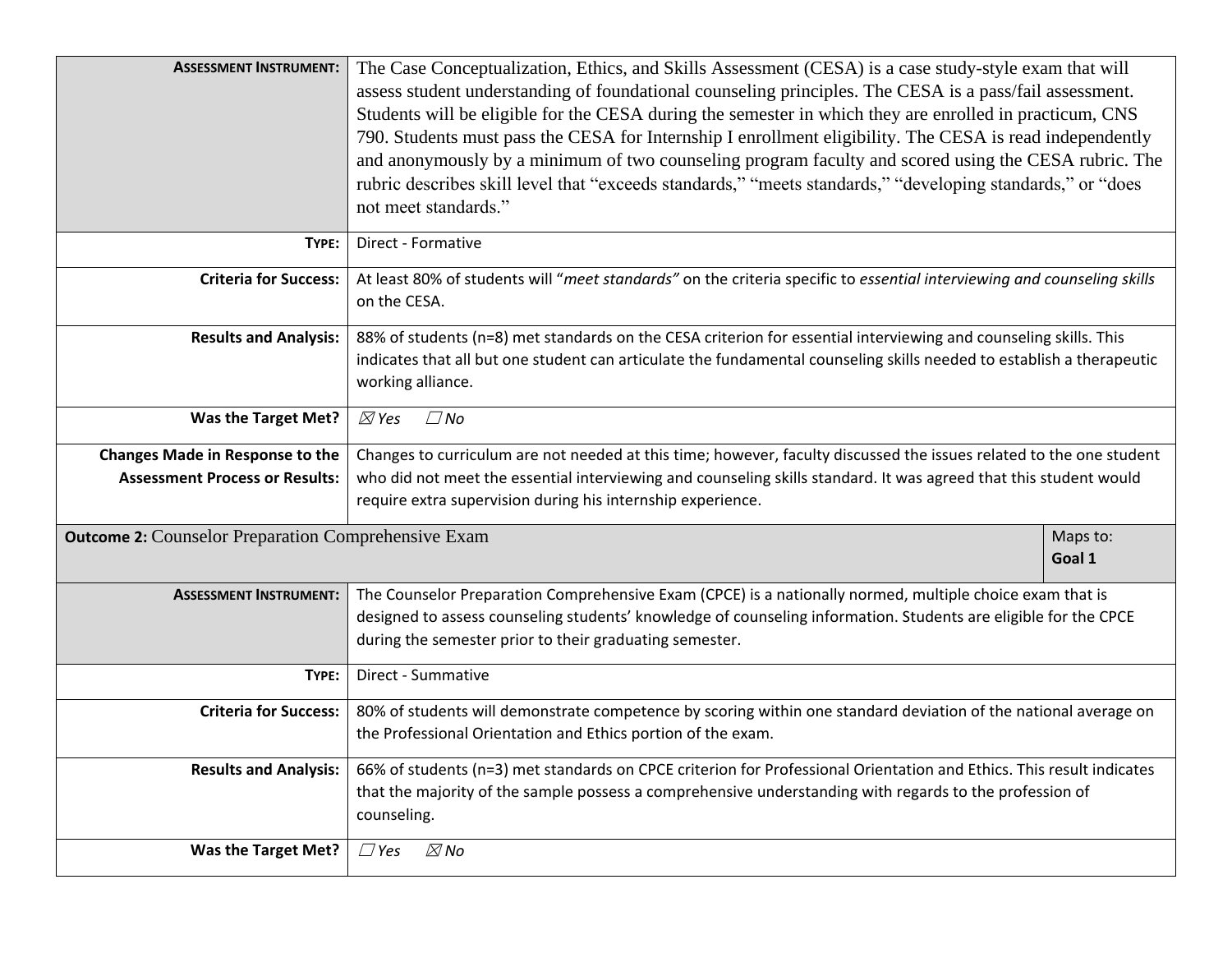| <b>Changes Made in Response to the</b> | Despite target not being met, changes are not needed at this time. The lone student who did not hit target was                                                                                                                                                                                                                                                                                                                                                                                                                                                           |                    |
|----------------------------------------|--------------------------------------------------------------------------------------------------------------------------------------------------------------------------------------------------------------------------------------------------------------------------------------------------------------------------------------------------------------------------------------------------------------------------------------------------------------------------------------------------------------------------------------------------------------------------|--------------------|
| <b>Assessment Process or Results:</b>  | placed on a remediation plan.                                                                                                                                                                                                                                                                                                                                                                                                                                                                                                                                            |                    |
| <b>Outcome 2: Oral Defense</b>         |                                                                                                                                                                                                                                                                                                                                                                                                                                                                                                                                                                          | Maps to:<br>Goal 2 |
| <b>ASSESSMENT INSTRUMENT:</b>          | The oral defense will assess a student's application of counseling theory during CNS 795 via a three step process: (a)<br>a submission of a graduate paper on one's theoretical approach to counseling; (b) an oral presentation of his/her<br>understanding of the counseling theory; and (c) showing of a video-recorded, internship session that highlights the<br>application of the counseling theory with an actual client. The rubric describes skill level that "exceeds standards,"<br>"meets standards," "developing standards," or "does not meet standards." |                    |
| TYPE:                                  | Direct - Summative                                                                                                                                                                                                                                                                                                                                                                                                                                                                                                                                                       |                    |
| <b>Criteria for Success:</b>           | At least 80% of students will "meet standards" on the criteria specific to the oral presentation of his/her counseling<br>theory for the Oral Defense presentation.                                                                                                                                                                                                                                                                                                                                                                                                      |                    |
| <b>Results and Analysis:</b>           | 100% of students (n=2) met standards on the oral defense criterion for counseling theory. This result suggests that<br>at the end of their program, these students not only possessed a strong understanding of their counseling theory;<br>but that they were able to articulate the theory to experts in the field.                                                                                                                                                                                                                                                    |                    |
| Was the Target Met?                    | $\boxtimes$ Yes<br>$\square$ No                                                                                                                                                                                                                                                                                                                                                                                                                                                                                                                                          |                    |
| <b>Changes Made in Response to the</b> | The program faculty discussed the results of this assessment. The faculty are in the process of identifying areas for                                                                                                                                                                                                                                                                                                                                                                                                                                                    |                    |
| <b>Assessment Process or Results:</b>  | adjustment within clinical courses to promote case conceptualization through a theoretical lens. In doing so, our<br>students will possess the necessary skills to be highly proficient counselors upon graduation.                                                                                                                                                                                                                                                                                                                                                      |                    |
| <b>Outcome 2: Oral Defense</b>         |                                                                                                                                                                                                                                                                                                                                                                                                                                                                                                                                                                          | Maps to:<br>Goal 3 |
| <b>ASSESSMENT INSTRUMENT:</b>          | The oral defense will assess a student's application of counseling theory during CNS 795 via a three step process: (a)<br>a submission of a graduate paper on one's theoretical approach to counseling; (b) an oral presentation of his/her<br>understanding of the counseling theory; and (c) showing of a video-recorded, internship session that highlights the<br>application of the counseling theory with an actual client. The rubric describes skill level that "exceeds standards,"<br>'meets standards," "developing standards," or "does not meet standards.' |                    |
| TYPE:                                  | Direct - Summative                                                                                                                                                                                                                                                                                                                                                                                                                                                                                                                                                       |                    |
| <b>Criteria for Success:</b>           | 80% of students will "meet standards" on the criteria specific to the video demonstration that highlights relationship<br>building and working stage counseling skills for the Oral Defense presentation.                                                                                                                                                                                                                                                                                                                                                                |                    |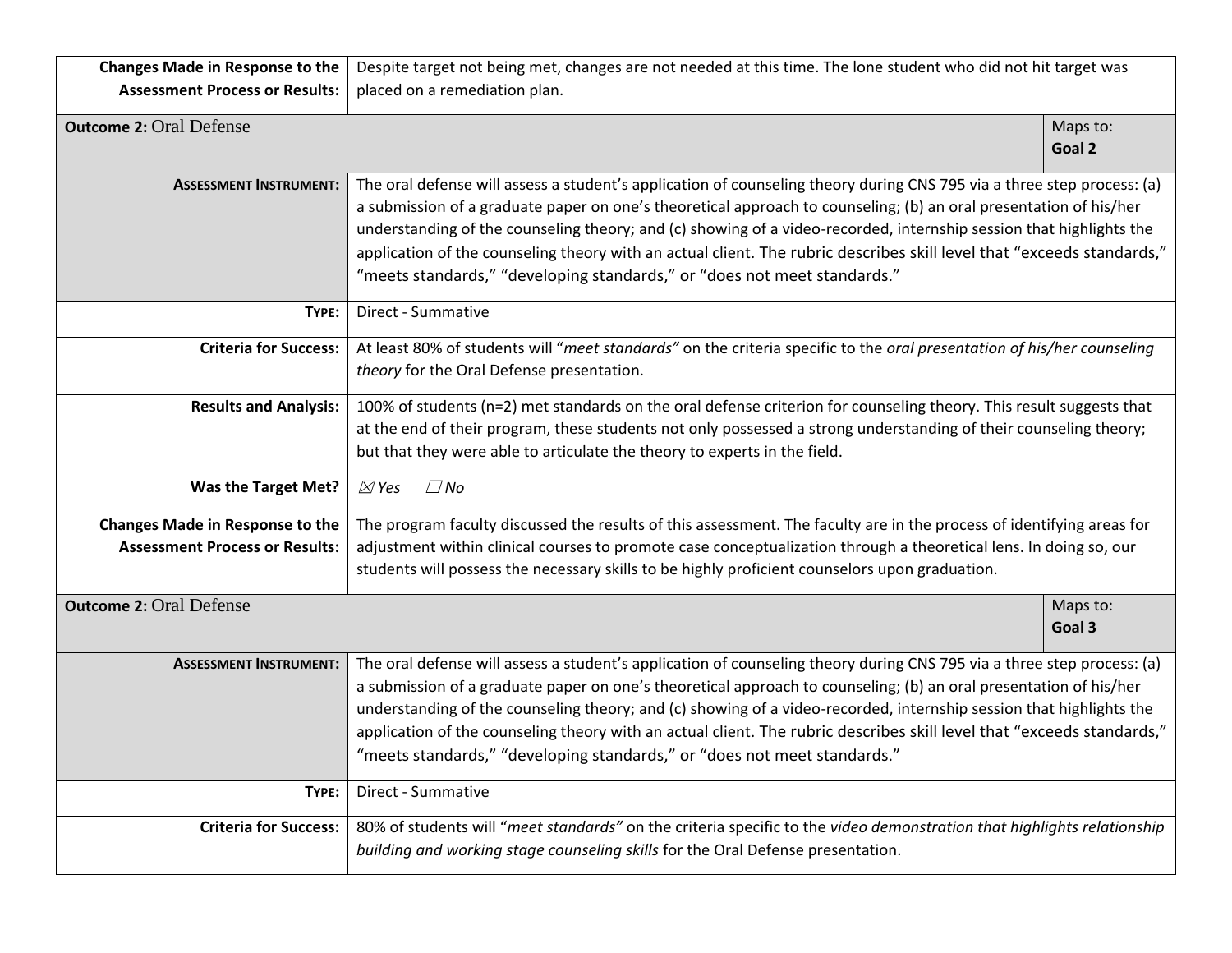| <b>Results and Analysis:</b>                                                    | 100% of students (n=2) met standards on the oral defense criterion for relationship building and working stage skills.<br>This result suggests that at the end of their program, these students were able to demonstrate intentionality of<br>clinical skills with regards developing and maintaining a therapeutic alliance with clients, and promoting client<br>outcomes via the use of advanced counseling skills. |
|---------------------------------------------------------------------------------|------------------------------------------------------------------------------------------------------------------------------------------------------------------------------------------------------------------------------------------------------------------------------------------------------------------------------------------------------------------------------------------------------------------------|
| Was the Target Met?                                                             | $\boxtimes$ Yes<br>$\angle$ /No                                                                                                                                                                                                                                                                                                                                                                                        |
| <b>Changes Made in Response to the</b><br><b>Assessment Process or Results:</b> | The program faculty discussed the results of this assessment. The faculty are in the process of identifying areas for<br>adjustment within clinical courses to promote case conceptualization through a theoretical lens. In doing so, our<br>students will possess the necessary skills to be highly proficient counselors upon graduation.                                                                           |

| (Section 4) Assessment Stakeholders and Planning |                                                                                                        |  |  |
|--------------------------------------------------|--------------------------------------------------------------------------------------------------------|--|--|
| <b>Continuous Planning Process</b>               | The counseling program is dedicated to improve the Program curriculum, organization,                   |  |  |
|                                                  | and communication by frequent and routine evaluations. Various assessments, groups,                    |  |  |
|                                                  | and meetings help in the evaluation process.                                                           |  |  |
|                                                  | 1) At the end of the fall and spring semesters, the counseling faculty review the progress of each     |  |  |
|                                                  | student on all CACREP standards and utilize this information to enhance program curriculum and         |  |  |
|                                                  | develop student remediation, if necessary.                                                             |  |  |
|                                                  | 2) Yearly, the counseling faculty share the outcome reports with Counseling Advisory Board and         |  |  |
|                                                  | discuss possible changes to the program.                                                               |  |  |
|                                                  | 3) Prior to submission of MSU Assessment reports and plans, the CNS faculty discuss implications of    |  |  |
|                                                  | the data in reference to programmatic assessments and overall curriculum structure. Both, the          |  |  |
|                                                  | reports and plans, are reviewed by assessment coordinators at the college and university levels for    |  |  |
|                                                  | fidelity.                                                                                              |  |  |
| <b>Participants in the Planning Process</b>      | Susana Bloomdahl - ELC Department Chair & School Counseling Program Coordinator                        |  |  |
|                                                  | Samir Patel - Counseling Program Coordinator & Counseling Center Coordinator of the COEHS Assessment & |  |  |
|                                                  | <b>Counseling Center</b>                                                                               |  |  |
|                                                  | Rebecca Pender Baum - Practicum & Internship Coordinator                                               |  |  |
|                                                  | Justin Brogan - Clinical Mental Health Counseling Program Coordinator                                  |  |  |

**(Section 5) Course Alignment Matrix** *Please copy and paste the course alignment matrix for this program below.*

|                               | Goal 1 | Goal 2 | Goal 3 |
|-------------------------------|--------|--------|--------|
| <b>MAED SCHOOL COUNSELING</b> |        |        |        |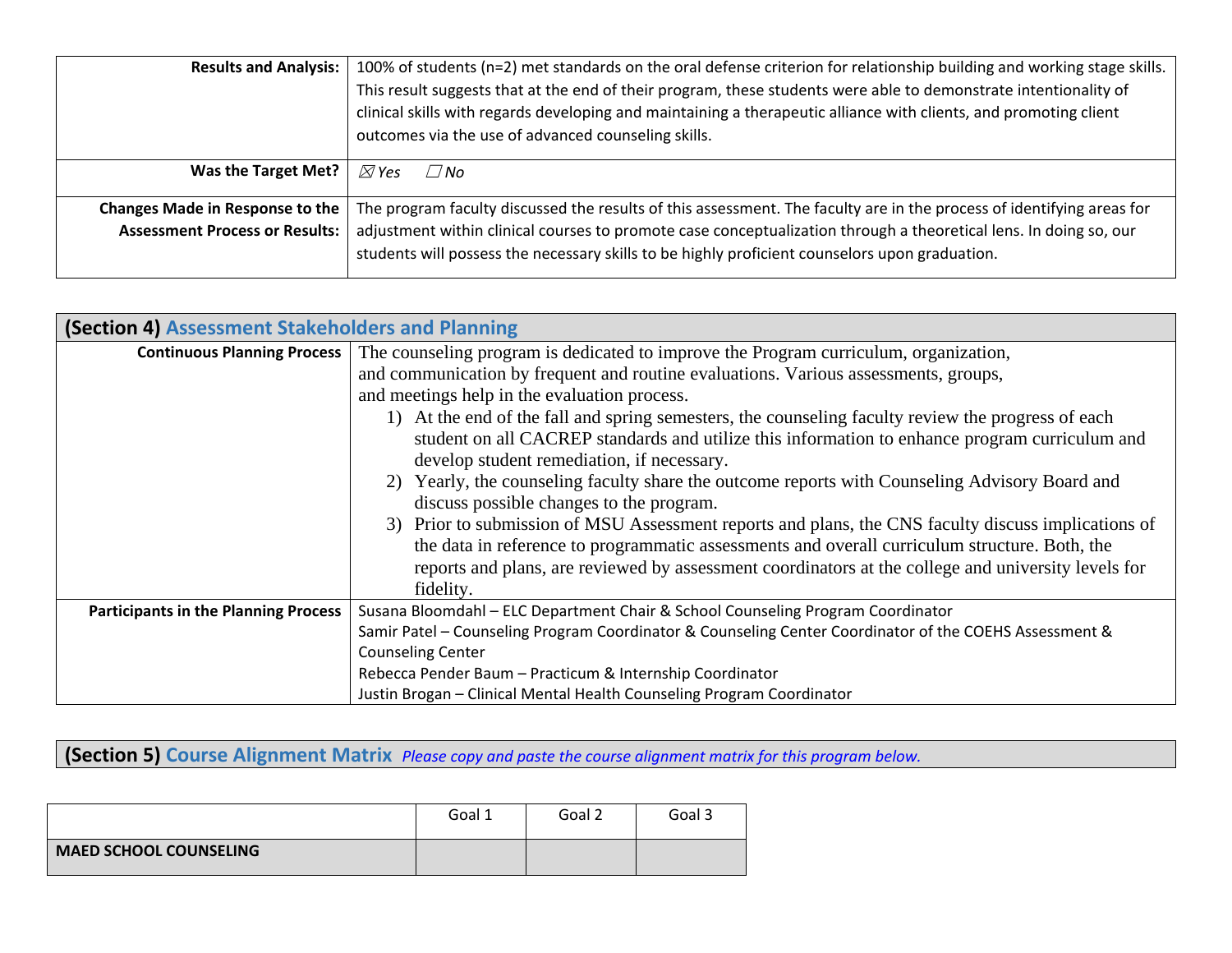| <b>Total Course Requirements, 48 hrs</b>                            |              |                |              |
|---------------------------------------------------------------------|--------------|----------------|--------------|
| ADM 630                                                             |              |                | $\mathbf{I}$ |
| <b>CNS 619</b>                                                      | I, D         | $\overline{1}$ | I, D         |
| <b>CNS 624</b>                                                      | I            | I, D           |              |
| <b>CNS 635</b>                                                      |              | I, D           |              |
| CNS 671                                                             | I, D         | D              | D            |
| <b>CNS 676</b>                                                      | D            |                |              |
| <b>CNS 683</b>                                                      | D            |                |              |
| <b>CNS 686</b>                                                      | D            | $\mathbf{I}$   | D            |
| <b>CNS 689</b>                                                      | D            |                |              |
| <b>CNS 692</b>                                                      | I, D         | I, D           | I, D         |
| <b>CNS 710</b>                                                      | $\mathsf{I}$ |                |              |
| <b>CNS 720</b>                                                      | I, D         |                | D            |
| <b>CNS 725</b>                                                      | D            |                | D            |
| <b>CNS 790</b>                                                      | D            | D              | D            |
| <b>CNS 794</b>                                                      | D            | D              | D            |
| <b>CNS 795</b>                                                      | ${\sf M}$    | M              | M            |
| <b>EdS SCHOOL COUNSELING CONCENTRATION</b>                          |              |                |              |
| <b>Total Course Requirements, 60 hrs</b>                            |              |                |              |
| 48 hrs transferred from MA School Counseling plus<br>the following: |              |                |              |
| <b>CNS 625</b>                                                      | I, D         |                |              |
| <b>CNS 694</b>                                                      |              | D              | D            |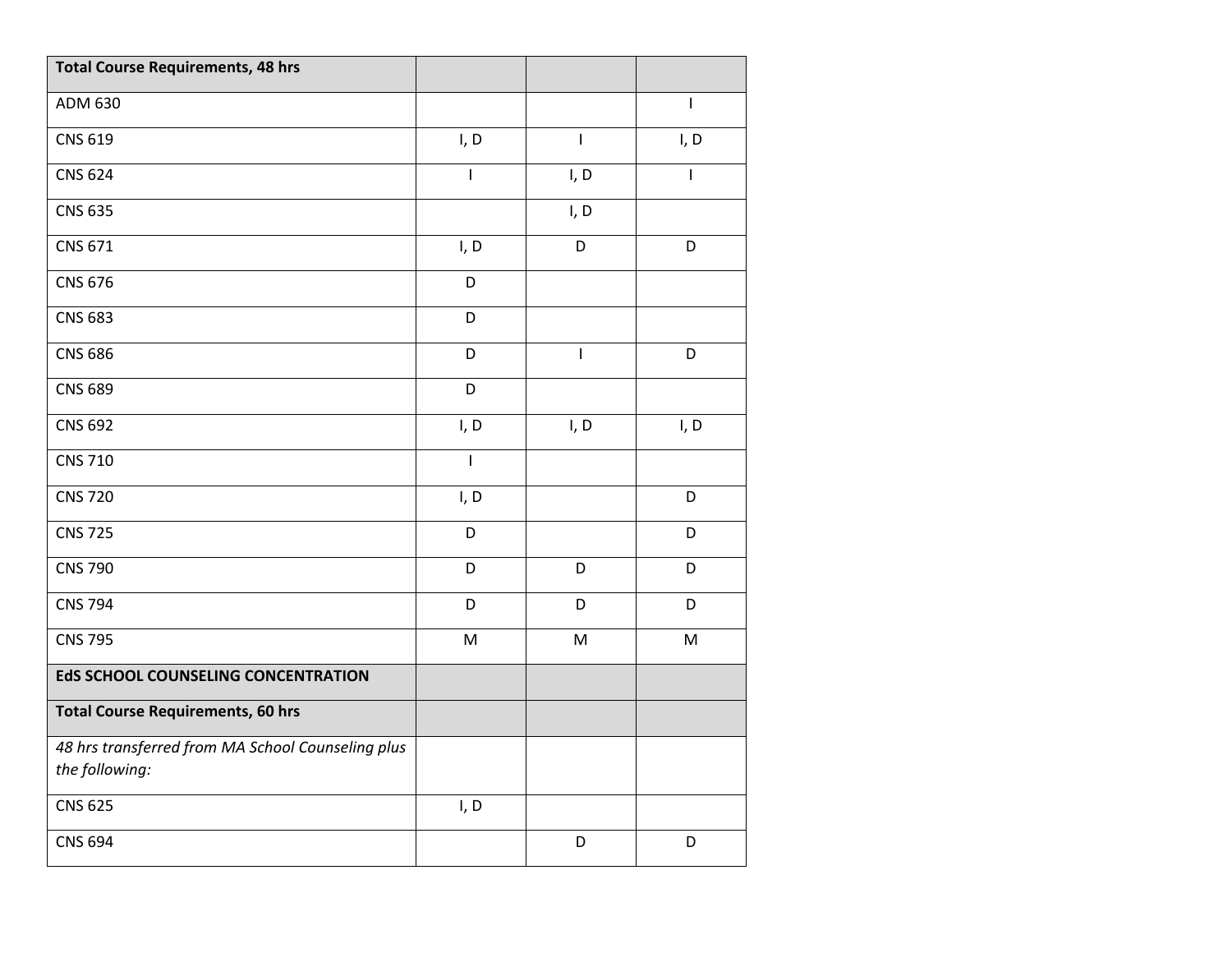| <b>CNS 722</b>                           | D                        |                | D                                     |
|------------------------------------------|--------------------------|----------------|---------------------------------------|
| <b>CNS 734</b>                           | D                        |                | D                                     |
| EdS CLINICAL MENTAL HEALTH COUNSELING    |                          |                |                                       |
| <b>CONCENTRATION</b>                     |                          |                |                                       |
| <b>Total Course Requirements, 60 hrs</b> |                          |                |                                       |
| ADM 630                                  |                          |                | $\begin{array}{c} \hline \end{array}$ |
| <b>CNS 618</b>                           | I, D                     |                |                                       |
| CNS 619                                  | I, D                     | $\mathsf{I}$   | I, D                                  |
| <b>CNS 624</b>                           | $\overline{\phantom{a}}$ | I, D           | $\mathbf{I}$                          |
| <b>CNS 625</b>                           | I, D                     | $\overline{1}$ | D                                     |
| <b>CNS 635</b>                           |                          | I, D           |                                       |
| CNS 671                                  | I, D                     | D              | D                                     |
| <b>CNS 676</b>                           | D                        |                |                                       |
| <b>CNS 683</b>                           | D                        |                |                                       |
| <b>CNS 686</b>                           | D                        | $\overline{1}$ | D                                     |
| <b>CNS 692</b>                           | I, D                     | I, D           | I, D                                  |
| <b>CNS 694</b>                           |                          | D              | D                                     |
| <b>CNS 710</b>                           | $\overline{1}$           |                |                                       |
| <b>CNS 722</b>                           | D                        |                | $\mathsf D$                           |
| <b>CNS 734</b>                           | D                        |                | D                                     |
| <b>CNS 752</b>                           | D                        |                | D                                     |
| <b>CNS 790</b>                           | D                        | D              | D                                     |
| <b>CNS 794</b>                           | D                        | D              | D                                     |